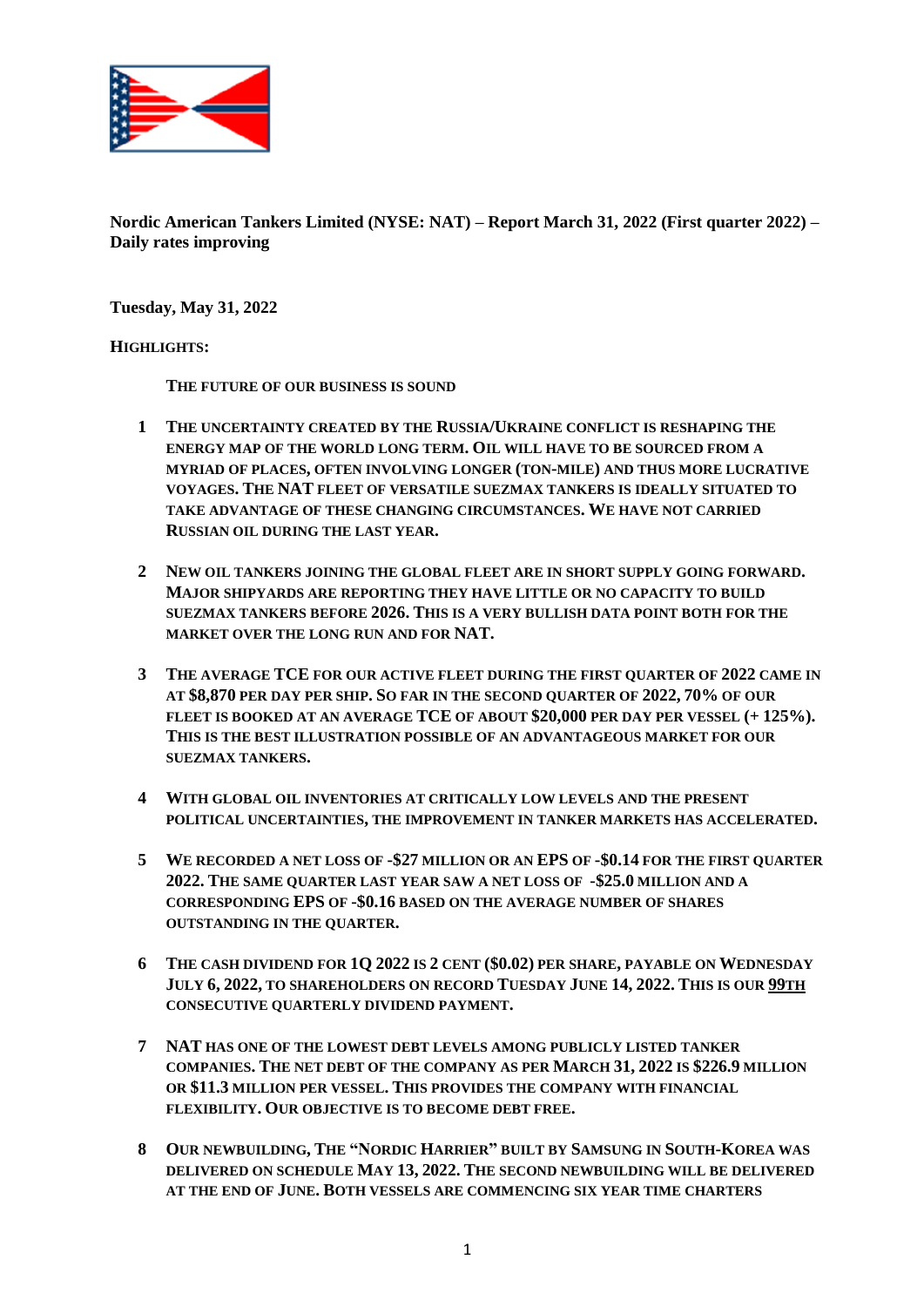**IMMEDIATELY UPON DELIVERY FROM THE YARD, ENSURING EARNINGS, CASHFLOW AND FINANCIAL STABILITY. THE VESSELS ARE FULLY FINANCED.**

- **9 WE HAVE DURING THE FIRST FOUR MONTHS OF 2022 SOLD THREE OF OUR 2002 BUILT VESSELS. THE SHIPS WERE DELIVERED TO NEW OWNERS ON FEBRUARY 18, MARCH 23 AND APRIL 12, 2022 RESPECTIVELY. A TOTAL OF FOUR VESSELS HAVE BEEN SOLD SINCE WE ANNOUNCED PLANS TO REFRESH OUR FLEET. THE PROCEEDS FROM THESE SALES, WHICH TOTALLED ABOUT \$60 MILLION WERE USED TO PAY DOWN DEBT. WE EXPECT TO SELL ONE MORE 2002 SUEZMAX AT ABOUT \$16 MILLION.**
- **10 FINANCIAL INFORMATION FOR THE FIRST QUARTER OF 2022 AND FOR OTHER PERIODS IS INCLUDED LATER IN THIS REPORT.**

#### **Our Fleet**

As of March 31 our fleet consist of 22 (incl. 2 newbuilding) well maintained Suezmax tankers with a cargo lifting capacity of 1 million barrels of oil each. We only have Suezmaxes in our fleet.

We take extra care to maintain our vessels to the highest standards for the safety of crew, cargo and the environment. The outcome of the inspections of our ships by oil companies ("vetting") reflect the good quality and maintenance of our fleet.

The main operational challenges during the pandemic and now with the conflict in Ukraine have been related to crews and our work to safeguard our seafarers and our ships.

NAT has one of the largest fleets of Suezmax tankers in the world. In a capital intensive industry like ours, careful maintenance of our ships and the timing & financing of expansion are key elements to ensure both our financial stability and our commitment to paying cash dividends.

#### **Results for the first quarter 2022**

For the first quarter 2022 the net loss was -\$27 million or -\$0.14 per share. For the first quarter 2021 the net loss was -\$25 million or -\$0.16 per share.

For detailed information about our statement of operations (P&L), balance sheet, cash flow and reconciliation of certain Non-GAAP financial measures, we refer to the tables on page 5 and 6 of this press release. We refer to our 2021 Annual report filed on Form 20-F with the Securities & Exchange Commission on May 11, 2022, for detailed information on previous periods.

#### **Financing**

Our Net Debt (total liabilities less current assets) stood at \$226.9 million which equals \$11.3 million per ship based on 20 vessels, as of March 31, 2022.

The details of our financing arrangements with our two lenders are as follows;

1) The total outstanding balance to CLMG/Beal Bank (including current portion of the debt), is \$189.8 million as of March 31, 2022. This includes the remaining loan balance of the original \$306 million loan from February 2019 and the accordion loan of \$30 million from December 2020. Restricted cash of \$12.5 million is related to deposits held for future Drydockings of our vessels, in accordance with our borrowing agreement. After the sale of one more vessel on April 12, 2022, the total outstanding balance to CLMG/Beal Bank as of the date of this report is \$173.3 million.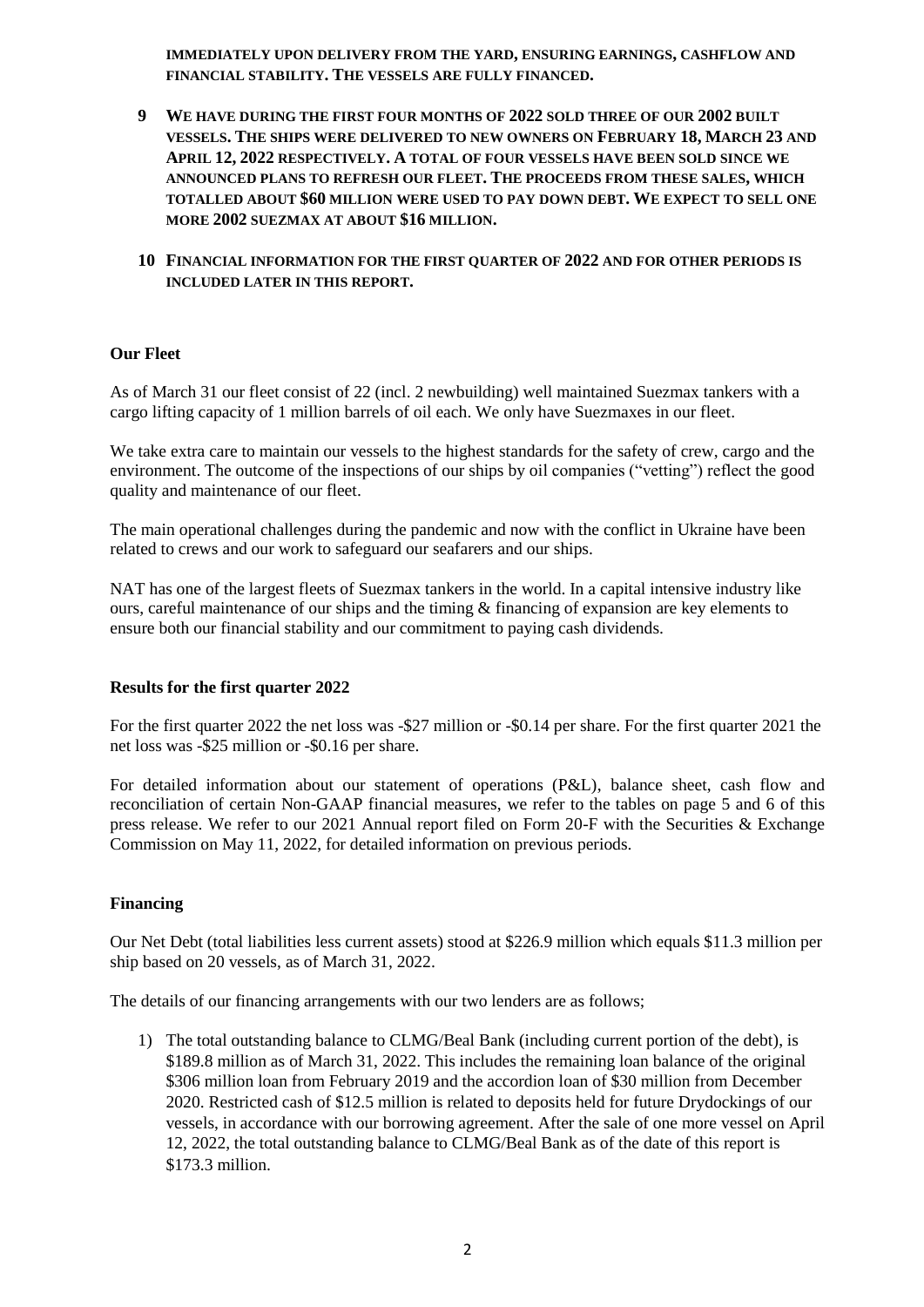2) The total outstanding balance to Ocean Yield is \$118.7 million as of March 31, 2022 that includes current portion of the debt of \$12.8 million and \$16.5 million drawn on the predelivery financing related to our two newbuildings.

Current portion of long term debt in our balance sheet includes \$14.6 million for expected debt repayment associated with a vessel held for sale. Current portion of long term debt related to CLMG/Beal Bank is \$13.9 and \$12.8 million is related to the Ocean Yield financing. This is presented in our balance sheet with a total of \$39.2 million net of transaction costs.

Our two newbuildings, one delivered on May 13, 2022 and one more at the end of June 2022 are fully financed via Ocean Yield. We have prior to delivery drawn \$16.5 million in pre-delivery financing in 1Q 2022.

As of this date we have utilized gross \$16.8 million of the \$60 million At-The-Market ("ATM") registration dated February 14, 2022. As of May 25, 2022, we have a total of 201,672,862 shares outstanding. Going forward we expect to use the ATM to a lesser extent.

For the first quarter of 2022 a cash dividend of 2 cent (\$0.02) per share has been declared. This is the 99th consecutive quarterly dividend payment. In a rising market for our vessels, a higher dividend can be expected.

Payment of the dividend will be on July 6, 2022, to shareholders of record on June 14, 2022.

### **World Economy and the Tanker Market**

We see a positive development of the world economy and world trade.

With the political uncertainty created by the conflict in Ukraine, the energy map of the world is being redrawn, implying longer transportation distances. A key to solving this challenge is shipping, and our versatile and flexible Suezmax oil tankers are fit for this task.

Oil demand is nearing pre-pandemic levels. Underinvestment in oil production since 2014 is slowing the increase in supply of oil, but increased activity in E&P on the back of high oil prices will eventually bring more oil to the market. Both OPEC and non-OPEC oil production is expected to increase further in the coming months.

The world's Suezmax fleet (excl. shuttle, product & Jones Act tankers) counted 552 vessels as of March 31, 2022, with 28 vessels in order. This is a historically low orderbook. For the rest of 2022 we see 20 conventional Suezmax tankers for delivery, while only 7 for delivery from the shipyards in 2023 and so far only one Suezmax is in the books for 2024.

In addition to this, shipyard capacity has been booked by bulk, gas and container ships, leaving very limited capacity to build additional Suezmax tankers with quality yards on this side of 2026. This is very good news for the long term market dynamics in our industry.

It is our opinion that the improvement in tanker markets has accelerated.

The supply of tanker tonnage is inelastic in the short-term. When there are too many ships in an area, rates tend to go down. When there is scarcity of ships, rates tend to go up. Short-term spot tanker rates may be expected to be volatile.

## **Corporate Governance/Conflict of Interests**

It is vital to ensure that there is no conflict of interests among shareholders, management, affiliates and related parties. Interests must be aligned. From time to time in the shipping industry, we see that questionable transactions take place which are not in harmony with sound corporate governance principles, both as to transparency and related party aspects. We have zero tolerance for corruption.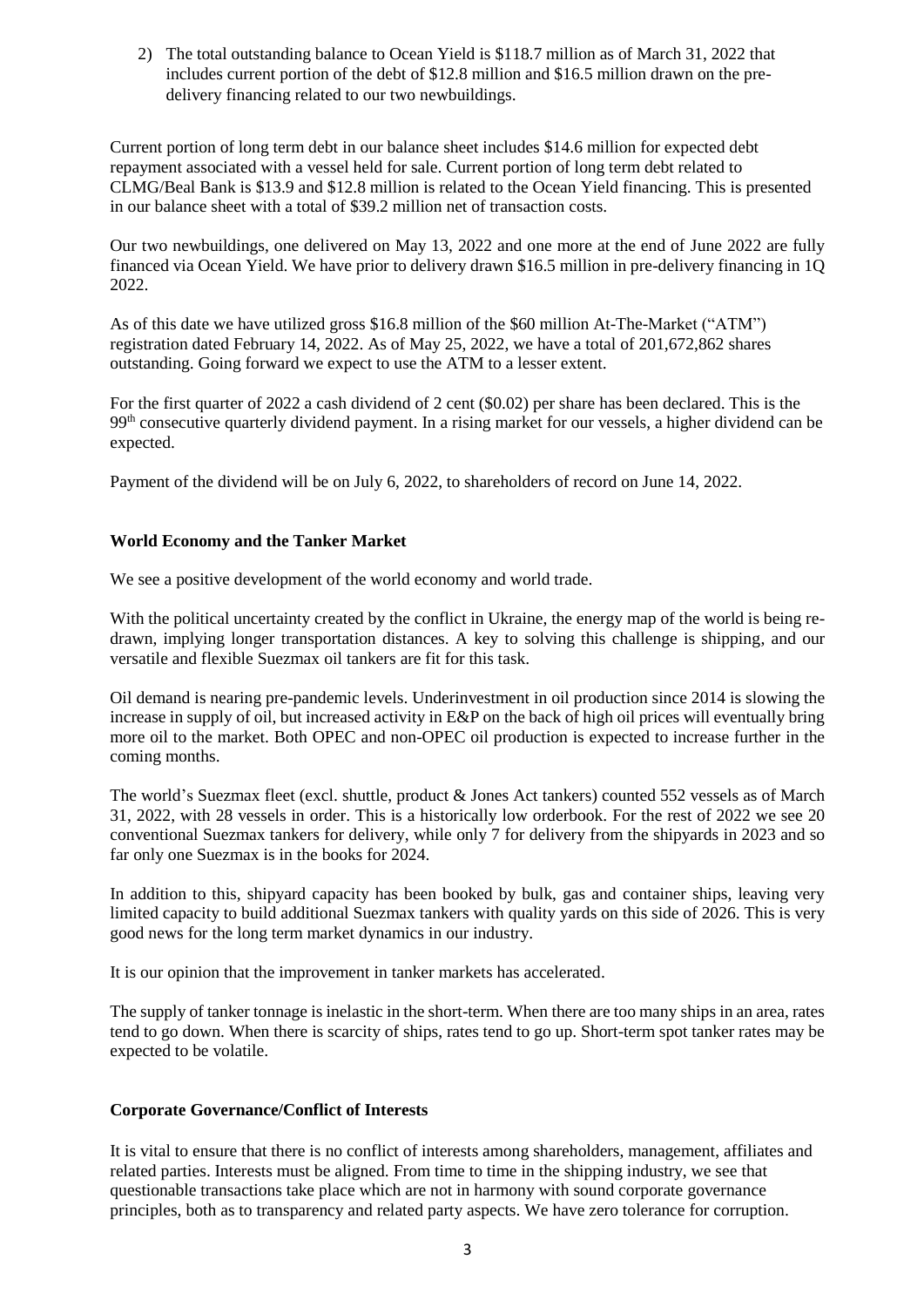### **Strategy Going Forward**

The NAT strategy is built on expanding and maintaining a homogenous and top quality fleet, leveraging on our industry network and close customer relationships with major oil companies and oil traders.

We are a dividend company with the objective of having a strong balance sheet and low G&A costs, enabling us to distribute free cash flows to our shareholders.

In an improved market, higher dividends can be expected.

Our fleet, as of March 31, 2022, of 22 (including 2 newbuilding) more or less identical vessels is a special feature of NAT that is particularly valuable to our customers.

NAT is firmly committed to protecting its underlying earnings and dividend potential. We shall safeguard and further strengthen this position in a deliberate, predictable and transparent way.

\* \* \* \* \*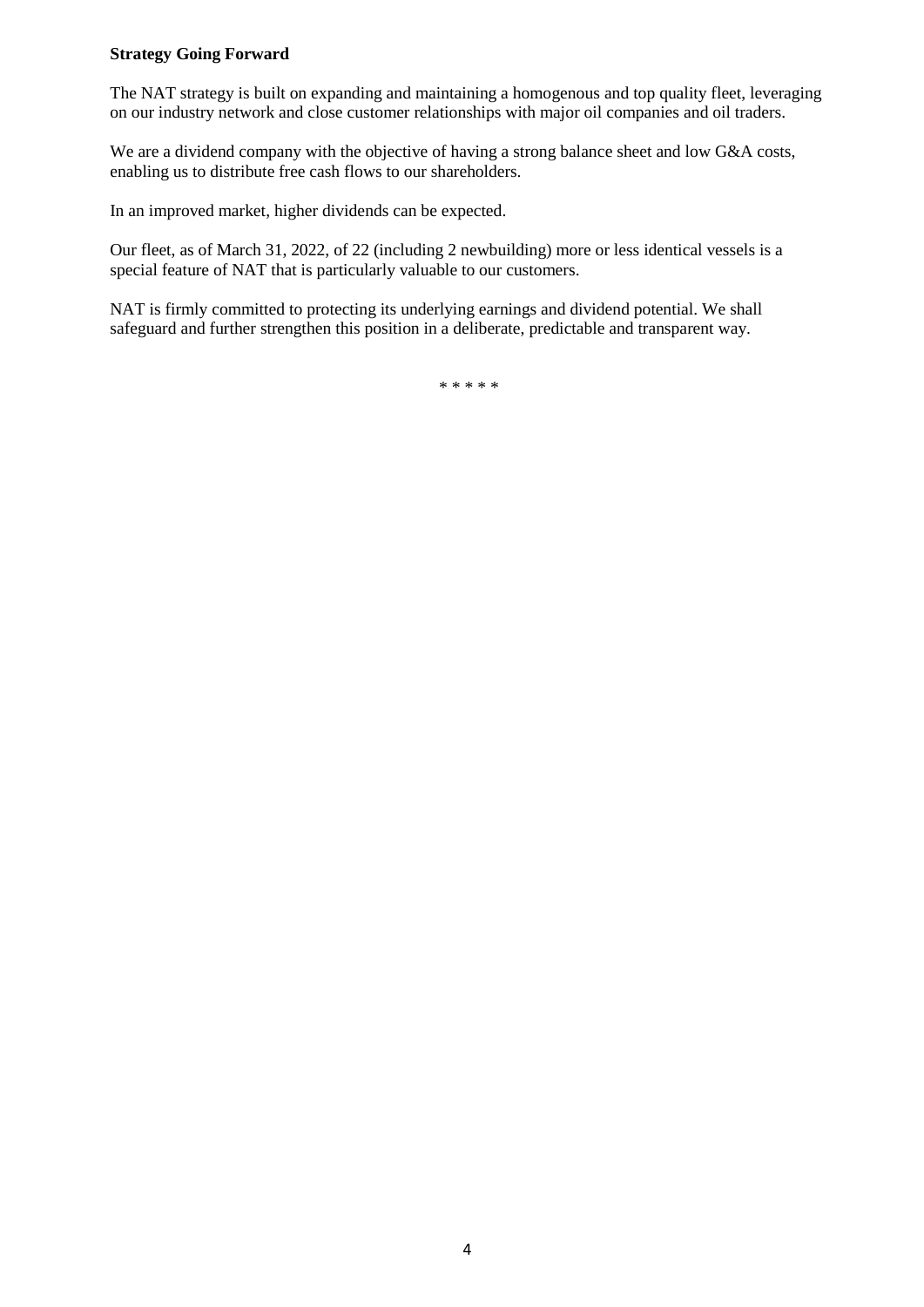# **NORDIC AMERICAN TANKERS LIMITED**

| <b>CONSOLIDATED CONDENSED</b><br><b>STATEMENTS OF OPERATION</b> | <b>Three Months Ended</b> | <b>Twelve Months</b><br><b>Ended</b> |               |               |
|-----------------------------------------------------------------|---------------------------|--------------------------------------|---------------|---------------|
| (UNAUDITED)                                                     | Mar. 31, 2022             | Dec. 31, 2021                        | Mar. 31, 2021 | Dec. 31, 2021 |
| Amounts in USD '000                                             |                           |                                      |               |               |
| <b>Net Voyage Revenue</b>                                       | 15 5 21                   | 22 625                               | 18811         | 67496         |
| <b>Vessel Operating Expenses</b>                                | (16670)                   | (16236)                              | (16450)       | (6767)        |
| Depreciation Expenses                                           | (12874)                   | (16278)                              | (17077)       | (68352)       |
| Impairment and Loss on Disposal of Vessels                      | (1273)                    | (51905)                              | $\mathbf{0}$  | (60311)       |
| General and Administrative Expenses                             | (5621)                    | (4356)                               | (3664)        | (15620)       |
| <b>Operating Expenses</b>                                       | (36438)                   | (88775)                              | (37191)       | (211959)      |
| <b>Net Operating Income (Loss)</b>                              | (20917)                   | (66150)                              | (18 380)      | (144463)      |
| Interest Expense                                                | (6081)                    | (6661)                               | (6678)        | (26377)       |
| Other Financial Income (Expenses)                               | 12                        | (138)                                | 28            | (488)         |
| <b>Total Other Expenses</b>                                     | (6069)                    | (6799)                               | (6650)        | (26865)       |
| <b>Net Income (Loss)</b>                                        | (26986)                   | (72949)                              | (25030)       | (171328)      |
| Basic and Diluted Earnings (Loss) per Share                     | (0,14)                    | (0.41)                               | (0,16)        | (1,05)        |
| Weighted Average Number of Common                               |                           |                                      |               |               |
| Shares Outstanding                                              | 191 144 879               | 178 327 023                          | 151 856 939   | 162 549 611   |
| Common Shares Outstanding                                       | 197 738 841               | 183 694 196                          | 153 318 987   | 183 694 196   |

| CONSOLIDATED CONDENSED BALANCE SHEET (UNAUDITED)  | Mar. 31, 2022 | Dec. 31, 2021 |
|---------------------------------------------------|---------------|---------------|
| Amounts in USD '000                               |               |               |
| Cash and Cash Equivalents                         | 37 133        | 34 739        |
| <b>Restricted Cash</b>                            | 12.543        | 9 9 0 9       |
| Accounts Receivable, Net                          | 8420          | 9 3 7 4       |
| Prepaid Expenses                                  | 6370          | 4 8 4 7       |
| Inventory                                         | 22 7 8 3      | 20873         |
| Voyages in Progress                               | 6462          | 10488         |
| Other Current Assets                              | 2014          | 1918          |
| <b>Vessels Held for Sale</b>                      | 14 648        | 14 960        |
| <b>Total current assets</b>                       | 110 373       | 107 108       |
| Vessels, Net                                      | 673 971       | 715 264       |
| <b>Vessels under Construction</b>                 | 41 688        | 24 270        |
| Other Non-Current Assets                          | 3 0 7 1       | 4511          |
| <b>Total Non-Current Assets</b>                   | 718730        | 744 045       |
| <b>Total Assets</b>                               | 829 103       | 851 152       |
|                                                   |               |               |
| Accounts Payable                                  | 6 6 10        | 6552          |
| Accrued Voyage Expenses                           | 18 195        | 14 9 85       |
| Other Current Liabilities                         | 8 5 0 5       | 8 5 6 1       |
| Current Portion of Long Term Debt                 | 39 183        | 37 547        |
| <b>Total Current liabilities</b>                  | 72 493        | 67 645        |
| Long-Term Debt                                    | 263 086       | 283 411       |
| Other Non-Current Liabilities                     | 1745          | 1873          |
| <b>Total Non-current Liabilities</b>              | 264 831       | 285 284       |
| Shareholders' Equity                              | 491 779       | 498 224       |
| <b>Total Liabilities and Shareholders' Equity</b> | 829 103       | 851 152       |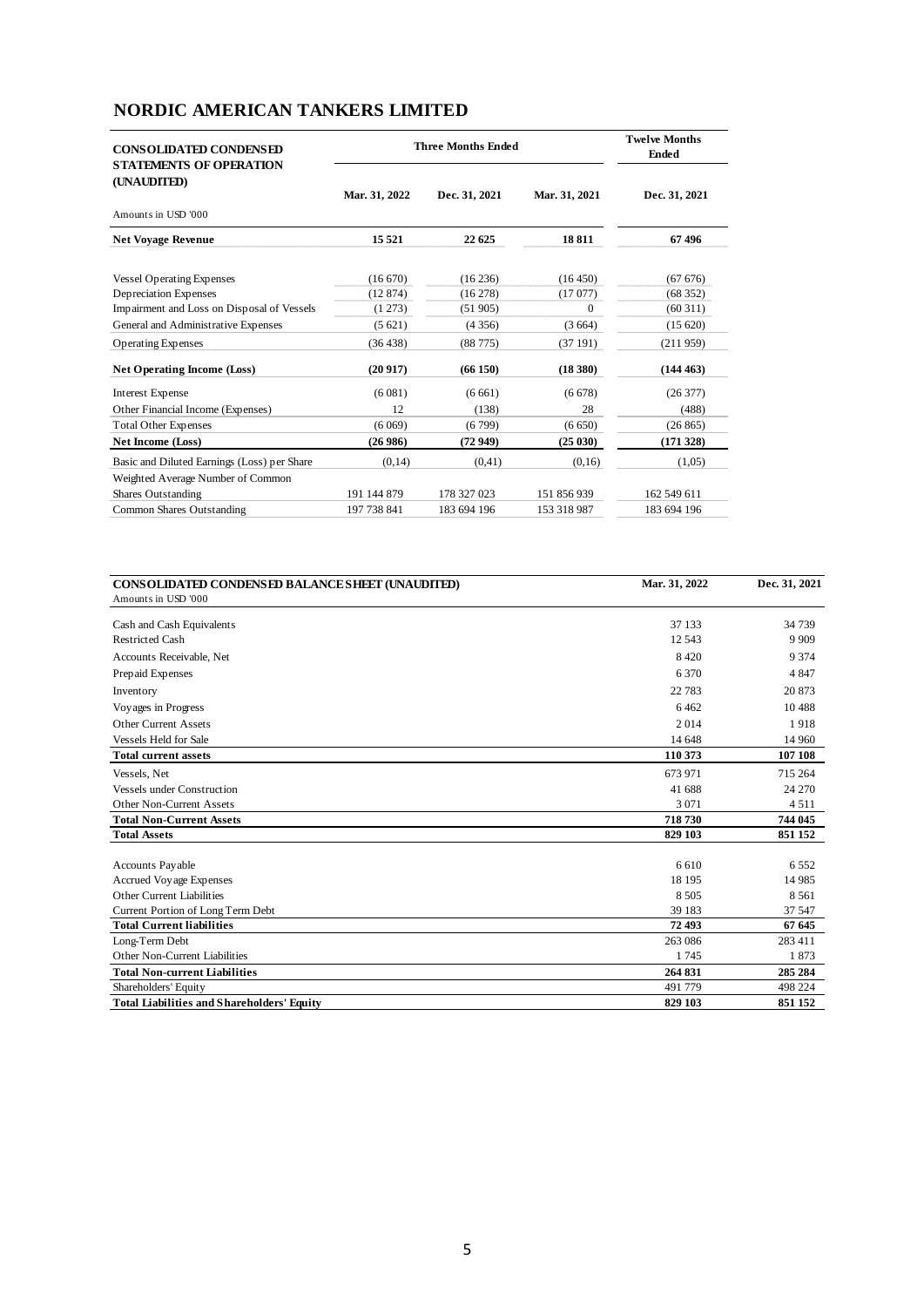## **NORDIC AMERICAN TANKERS LIMITED**

| <b>CONSOLIDATED CONDENSED STATEMENTS OF CASH FLOW</b><br>(UNAUDITED)  | <b>Three Months</b><br><b>Ended</b> | <b>Twelve Months</b><br><b>Ended</b><br>Dec. 31, 2021 |  |
|-----------------------------------------------------------------------|-------------------------------------|-------------------------------------------------------|--|
| Amounts in USD '000                                                   | Mar. 31, 2022                       |                                                       |  |
|                                                                       |                                     |                                                       |  |
| Net Cash Provided by/(Used in) Operating Activities                   | (8629)                              | (44458)                                               |  |
| <b>Investment in Vessels</b>                                          | (128)                               | (3868)                                                |  |
| Investment in Other Fixed Assets                                      | $\Omega$                            | (589)                                                 |  |
| Investment in Vessels under Construction                              | (17.418)                            | (13 270)                                              |  |
| Proceeds from Vessel Sales                                            | 29 5 62                             | 14 2 6 2                                              |  |
| Proceeds from Sale of Investment Securities                           | $\Omega$                            | $\mathbf{0}$                                          |  |
| <b>Net Cash Used in Investing Activities</b>                          | 12 016                              | (3465)                                                |  |
|                                                                       |                                     |                                                       |  |
| Proceeds from Issuance of Common Stock                                | 22 410                              | 80 051                                                |  |
| Proceeds from Borrowing Activities                                    | 16.500                              | $\Omega$                                              |  |
| Repayments of Vessel Financing                                        | (2019)                              | (7958)                                                |  |
| Repayment of Borrowing Facility                                       | (33 295)                            | (30780)                                               |  |
| <b>Financing Transaction Costs</b>                                    | $\Omega$                            | (1100)                                                |  |
| Dividends Distributed                                                 | (1945)                              | (9700)                                                |  |
| Net Cash Provided by/(Used in) Financing Activities                   | 1651                                | 30 513                                                |  |
|                                                                       |                                     |                                                       |  |
| Net Increase (Decrease) in Cash, Cash Equivalents and Restricted Cash | 5 0 3 9                             | (17409)                                               |  |
| Effect of exchange rate changes on Cash                               | (11)                                | (13)                                                  |  |
| Cash, Cash Equivalents and Restricted Cash at Beginning of Period     | 44 648                              | 62 070                                                |  |
| Cash, Cash Equivalents and Restricted Cash at End of Period           | 49 676                              | 44 648                                                |  |
| Cash and Cash Equivalents                                             | 37 133                              | 34 7 39                                               |  |
| <b>Restricted Cash</b>                                                | 12 5 43                             | 9 9 0 9                                               |  |

## **NORDIC AMERICAN TANKERS LIMITED**

| <b>RECONCILIATION OF NON-GAAP</b><br><b>FINANCIAL MEASURES (UNAUDITED)</b> | <b>Three Months Ended</b> |               |               | <b>Twelve Months</b><br>Ended |
|----------------------------------------------------------------------------|---------------------------|---------------|---------------|-------------------------------|
| Amounts in USD '000                                                        | Mar. 31, 2022             | Dec. 31, 2021 | Mar. 31, 2021 | Dec. 31, 2021                 |
| Voyage Revenue                                                             | 49 255                    | 55 037        | 47 999        | 195 759                       |
| Voyage Expense                                                             | (33 734)                  | (32, 412)     | (29188)       | (128 263)                     |
| Net Voyage Revenue <sup>(1)</sup>                                          | 15 5 21                   | 22 625        | 18811         | 67496                         |

|                        | <b>Three Months Ended</b> |               |               | <b>Twelve Months</b><br><b>Ended</b> |  |
|------------------------|---------------------------|---------------|---------------|--------------------------------------|--|
| Amounts in USD '000    | Mar. 31, 2022             | Dec. 31, 2021 | Mar. 31, 2021 | Dec. 31, 2021                        |  |
| Net Income (Loss)      | (26986)                   | (72 949)      | (25030)       | (171328)                             |  |
| Interest Expense       | 6 0 8 1                   | 6 6 6 1       | 6 6 7 8       | 26 377                               |  |
| Depreciation Expense   | 12874                     | 16 278        | 17 077        | 68 352                               |  |
| EBITDA <sup>(2)</sup>  | (8031)                    | (50010)       | (1275)        | (76599)                              |  |
| Impairment             | 312                       | 51 905        | 0             | 60 311                               |  |
| <b>ADJUSTED EBITDA</b> | (7719)                    | 1895          | (1275)        | (16 288)                             |  |

(1) Net voyage revenues represents voyage revenues less voyage expenses such as bunker fuel, port fees, canal tolls and brokerage commissions. Net voyage revenues is included because certain investors use this data to measure a shipping company's financial performance. Net voyage revenues is not required by accounting principles generally accepted in the United States and should not be considered as an alternative to net income or any other indicator of the Company's performance required by accounting principles generally accepted in the United States.

(2) EBITDA is included because certain investors use this data to measure a shipping company's financial performance. EBITDA is not required by accounting principles generally accepted in the United States and should not be considered as an alternative to net income or any other indicator of the Company's performance required by accounting principles generally accepted in the United States.